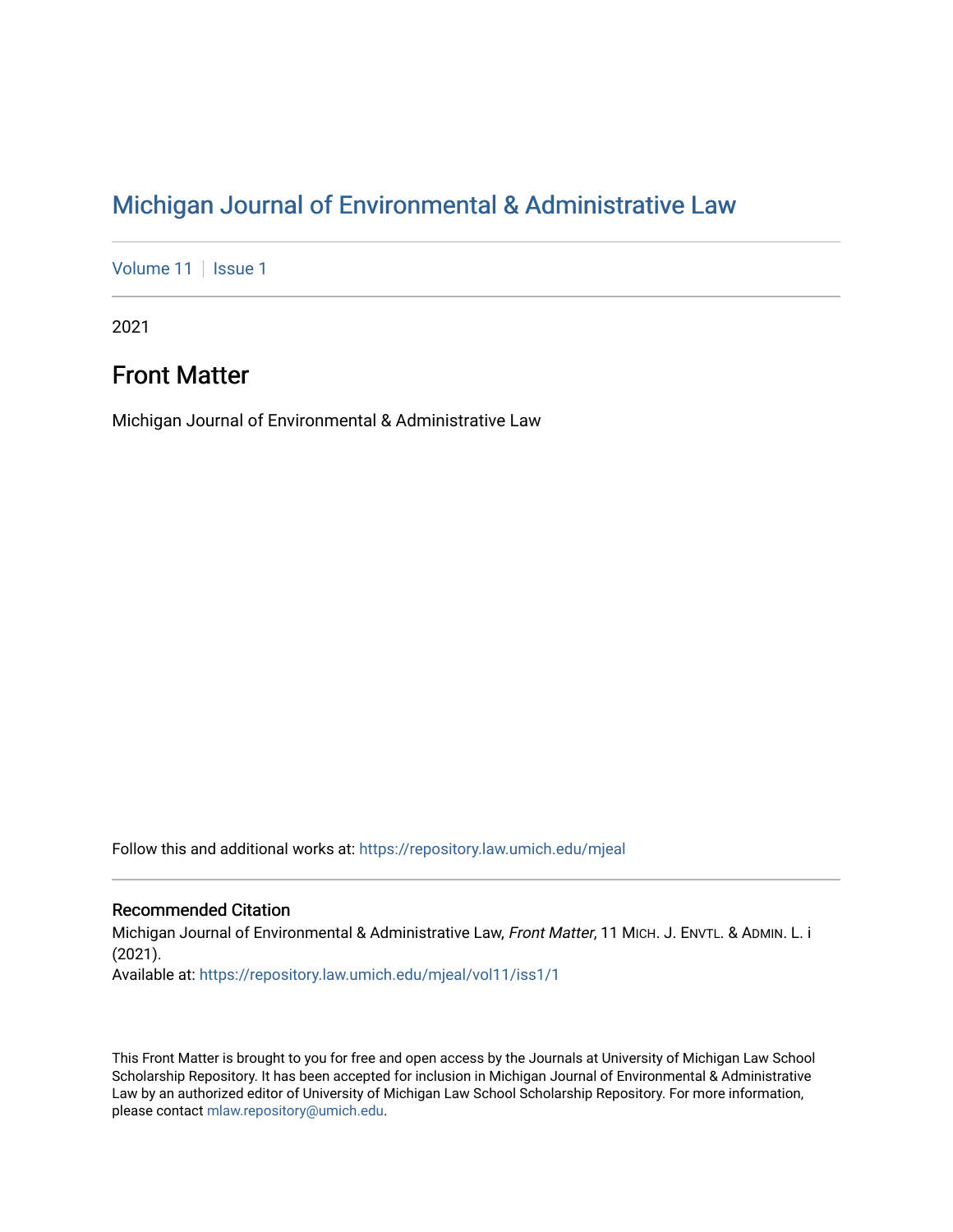**Volume 11, No. 1** Fall 2021

*University of Michigan Law School Ann Arbor, Michigan*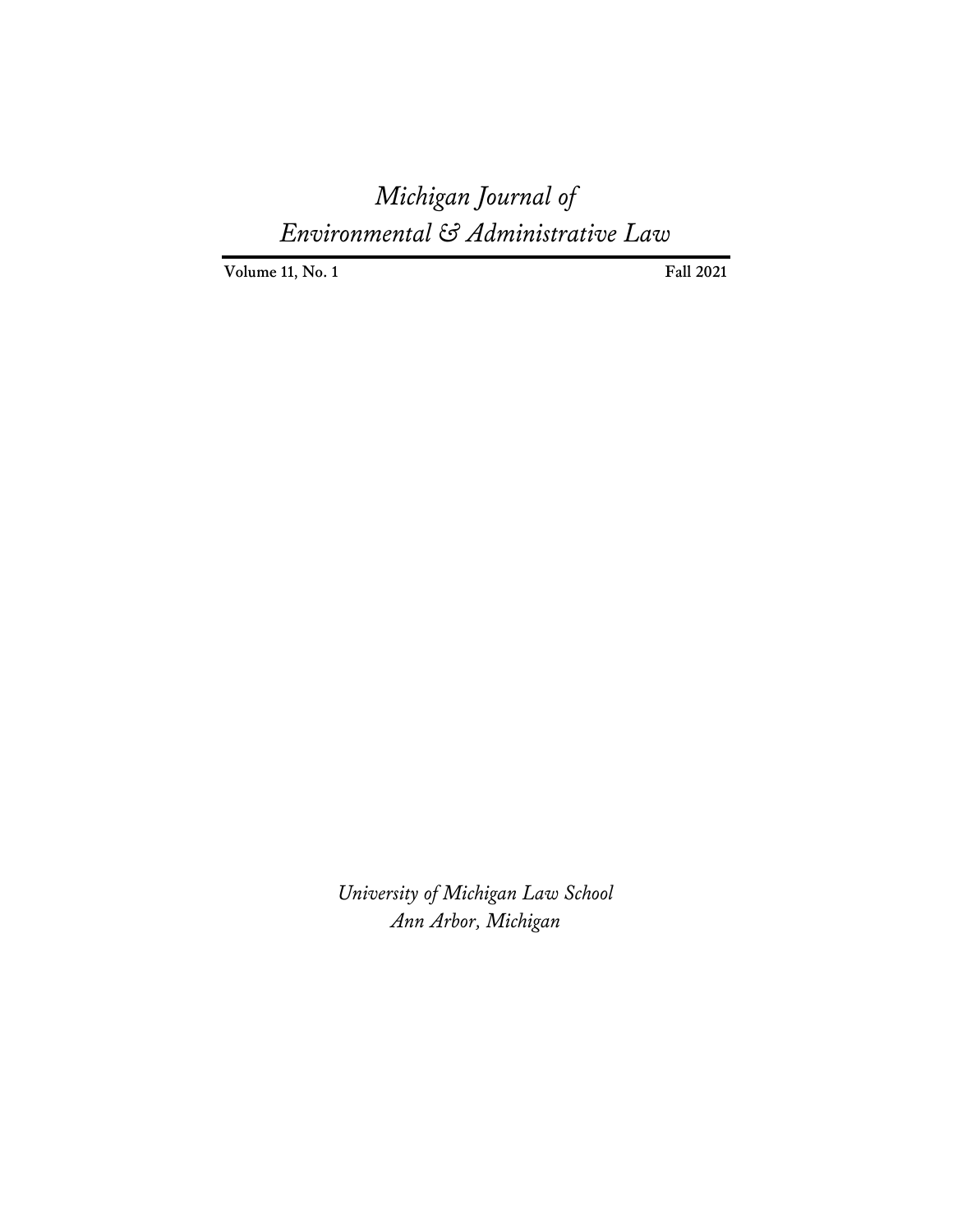## Cite as: 11 MICH. J. ENVTL. & ADMIN. L. \_\_\_ (2021)

Except where otherwise expressly provided, the author of each piece of scholarship in this issue has granted permission for copies of that scholarship to be made in whole or in part by nonprofit institutions for educational use, including distribution to students, provided that (i) copies are distributed at or below cost; (ii) copies identify the author, the *Journal*, the volume, the number of the first page, and the year of publication; (iii) proper notice of copyright is affixed to each copy, attributing copyright to the author.

The *Michigan Journal of Environmental & Administrative Law* is published biannually by students of the University of Michigan Law School. Printed by Joe Christensen, Inc., Lincoln, Nebraska 68521.

> *Michigan Journal of Environmental & Administrative Law* University of Michigan Law Library 801 Monroe Street Ann Arbor, MI 48109-1210 MJEAL.Business@umich.edu http://www.mjeal-online.org

#### *Publication Policy*

The *Michigan Journal of Environmental & Administrative Law* will publish articles and student notes on all aspects of environmental law and policy, as well as administrative law topics that may apply to environmental law. The *Journal* will generally focus on the American legal system. However, it welcomes interdisciplinary and international scholarship that advances understanding of environmental and administrative law and policy. The *Journal* may publish any article that its editors believe will be consistent with these aims.

#### *Subscriptions*

The current subscription rate is \$35.00 domestic and \$45.00 foreign. All subscription inquiries should be made to mjeal.business@umich.edu. Subscribers should report the non-receipt of copies within six months of the mailing date. For more information, please see the Subscriptions page at the end of the *Journal*.

ISSN 2375-6276 (Print) ISSN 2375-6284 (Online)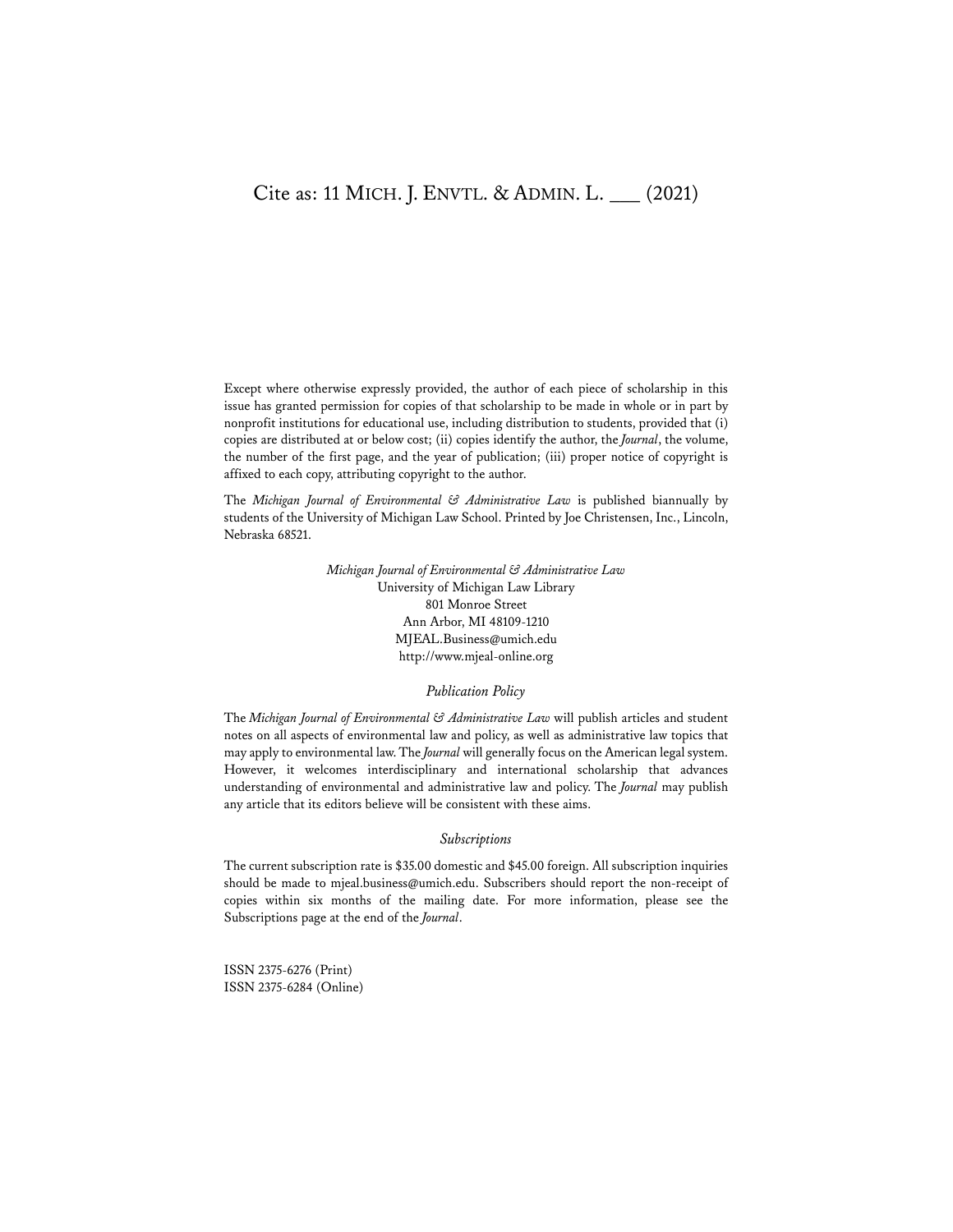**Volume 11 2021-2022** 

*Editor in Chief*  MATT PIGGINS

*Managing Editor*  ANDREW ROCKETT

*Managing Production Editor*  CEDAR HOBBS

*Managing Articles Editor*  MAKAYLA LOPEZ

*Managing Notes Editor*  RUTHIE WU

*Articles Editors* NORA BATY JOSEPH ZIMMERMAN

*Notes Editors* JONATHAN MCKOY *Executive Editors*

*Managing Executive Editor*  REBECCA CONWAY

SYDNEY HOFFERTH REGINA MCLEOD LAURA MILLER CLARENCE TOLLIVER

*Junior Editor Coordinators*  SYDNEY HOFFERTH

KATHRYN BUGGS JAMES DAHER CONSTANCE DU NATHANIEL HAVILAND-**MARKOWITZ** DEREK KALBFLEISCH

EWURAMA APPIAGYEI-DANKAH SOPHIA BUCCI SHANTHI CHACKALACKAL RITA ELFARISSI ALLIE GOLDMAN

*Associate Editors*  THOMAS KLOEHN PETER LOM TREVOR MCLEAN

*Junior Editors*  TAYLOR HOPKINS JOSEPH JAZWINSKI IAN KLOPFENSTEIN BENJAMIN LEHMAN JEFFREY MA

KATE MEULEMANS JOSEPH ROCKWELL EMILY TUTEN HADLEY TUTHILL WILL WIENER

MADELEINE NAGLE NATALIE PUNZAK EDWARD PLAUT KAYLA SMALL SAND YACOUB ANDREW ZHANG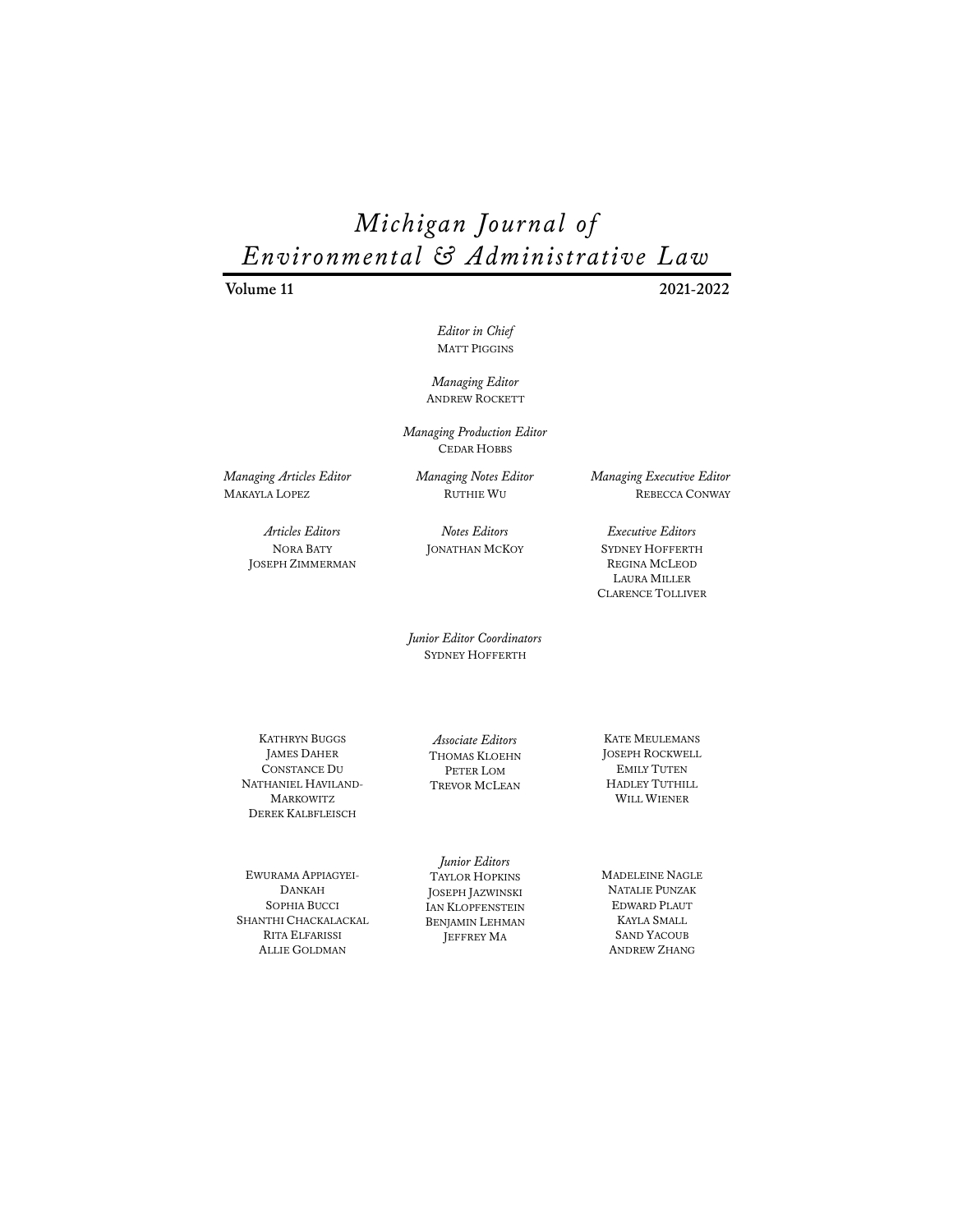## UNIVERSITY OF MICHIGAN LAW SCHOOL

**Administrative Officers** Mark Schlissel, B.A., M.D., Ph.D., President of the University

Susan M. Collins, B.A., Ph.D., Provost and Executive Vice President for Academic Affairs

Mark D. West, B.A., J.D., Nippon Life Professor of Law, David A. Branch Dean of Law Debra Chopp, B.A., J.D., Clinical Professor of Law, Associate Dean for Experiential Education Kristina Daugirdas, A.B., J.D., Associate Dean for Academic Programming Monica Hakimi, B.A., J.D., James V. Campbell Professor of Law, Associate Dean for Faculty and Research Kimberly L. D'Haene, B.A., J.D., Assistant Dean for Student Services Michael Dubin, B.S., M.A., Assistant Dean for Development and Alumni Relations Theresa Kaiser-Jarvis, B.A., B.S.J., Ed.M, J.D., Assistant Dean for International Affairs Ramji Kaul, B.A., J.D., Assistant Dean for Career Planning Lindsey Stetson, B.A., J.D., Assistant Dean for Student Life Sarah C. Zearfoss, B.A., J.D., Senior Assistant Dean for Admissions and Financial Aid Professors Emeriti of Law David L. Chambers, A.B., LL.B., Sallyanne Payton, B.A., LL.B., Wade H. McCree, Jr. Collegiate Professor William W. Cook Professor of Law Margaret Jane Radin, A.B., M.F.A., J.D., LL.D., of Law Edward H. Cooper, A.B., LL.B., Henry King Ransom Professor of Law Thomas M. Cooley Professor of Law Paul D. Reingold, B.A., J.D. Donald N. Duquette, B.A., J.D. Nicholas J. Rine, B.A., J.D. Clinical Professor of Law Clinical Professor of Law Phoebe C. Ellsworth, A.B., Ph.D., Terrance Sandalow, A.B., J.D., Frank Murphy Distinguished Professor of Law Edson R. Sunderland Professor of Law and Psychology Suellyn Scarnecchia, B.A., J.D. Clinical Professor of Law Philip M. Frost, B.A., J.D. Clinical Professor of Law E. Philip Soper, B.A., M.A., J.D., Ph.D., Thomas A. Green, B.A., Ph.D., J.D., James V. Campbell Professor of Law John Philip Dawson Collegiate Professor of Law Theodore J. St. Antoine, A.B., J.D., Samuel R. Gross, A.B., J.D., James E. and Sarah A. Degan Professor of Law Thomas G. and Mabel Long Professor of Law Joseph Vining, B.A., M.A., J.D., Jerold H. Israel, B.B.A., LL.B., Harry Burns Hutchins Collegiate Professor of Law Lawrence W. Waggoner, B.B.A., J.D., D.Phil., Alene and Allan F. Smith Professor of Law

Lewis M. Simes Professor of Law Peter K. Westen, B.A., J.D., Frank G. Millard Professor of Law

James Boyd White, A.B., A.M., LL.B., L. Hart Wright Collegiate Professor of Law James J. White, B.A., J.D., Robert A. Sullivan Professor of Law

Christina B. Whitman, A.B., M.A., J.D., Francis A. Allen Collegiate Professor of Law

Professors of Law

Reuven S. Avi-Yonah, B.A., A.M., Ph.D., J.D., Irwin I. Cohn Professor of Law Samuel Bagenstos, B.A., J.D. Frank G. Millard Professor of Law Nicholas Bagley, B.A., J.D. Michael S. Barr, B.A., M.Phil., J.D. Roy F. and Jean Humphrey Proffitt Professor of Law Laura N. Beny, B.A., M.A., J.D., Ph.D. Evan H. Caminker, B.A., J.D. Branch Rickey Collegiate Professor of Law Maureen Carroll, B.S., J.D. Albert Choi, B.A., J.D., Ph.D. Sherman J. Clark, B.S., J.D. Kirkland and Ellis Professor of Law Nicolas Cornell, A.B., Ph.D., J.D. Daniel Crane, B.A., J.D. Frederick Paul Furth, Sr. Professor of Law Alicia Davis, B.S., M.B.A., J.D. Rebecca S. Eisenberg, B.A., J.D., Robert and Barbara Luciano Professor of Law

Douglas A. Kahn, B.A., J.D., Paul G. Kauper Professor of Law

Thomas E. Kauper, A.B., J.D.,

James E. Krier, B.S., J.D.,

Law and Sociology

Professor of Law

Yale Kamisar, A.B., LL.B., LL.D.,

Henry M. Butzel Professor of Law

Richard O. Lempert, A.B., J.D., Ph.D.,

Earl Warren DeLano Professor of Law

Eric Stein Distinguished University Professor of

Clarence Darrow Distinguished University

Richard D. Friedman, B.A., J.D., D.Phil., Alene and Allan F. Smith Professor of Law Bruce W. Frier, B.A., Ph.D., John and Teresa D'Arms Distinguished University Professor of Classics and Roman Law Daniel Halberstam, B.A., J.D. Eric Stein Collegiate Professor of Law James C. Hathaway, LL.B., LL.M., J.S.D., James E. and Sarah A. Degan Professor of Law Scott Hershovitz, A.B., M.A., D.Phil., J.D. Donald J. Herzog, A.B., A.M., Ph.D., Edson R. Sunderland Professor of Law

James Hines Jr., B.A., M.A., Ph.D.,

L. Hart Wright Collegiate Professor of Law

Nicholas C. Howson, B.A., J.D.

Ellen D. Katz, B.A., J.D.

Ralph W. Aigler Professor of Law

Vikramaditya S. Khanna, B.C.A., LL.B., S.J.D. William W. Cook Professor of Law

Jessica D. Litman, B.A., M.F.A., J.D.,

John F. Nickoll Professor of Law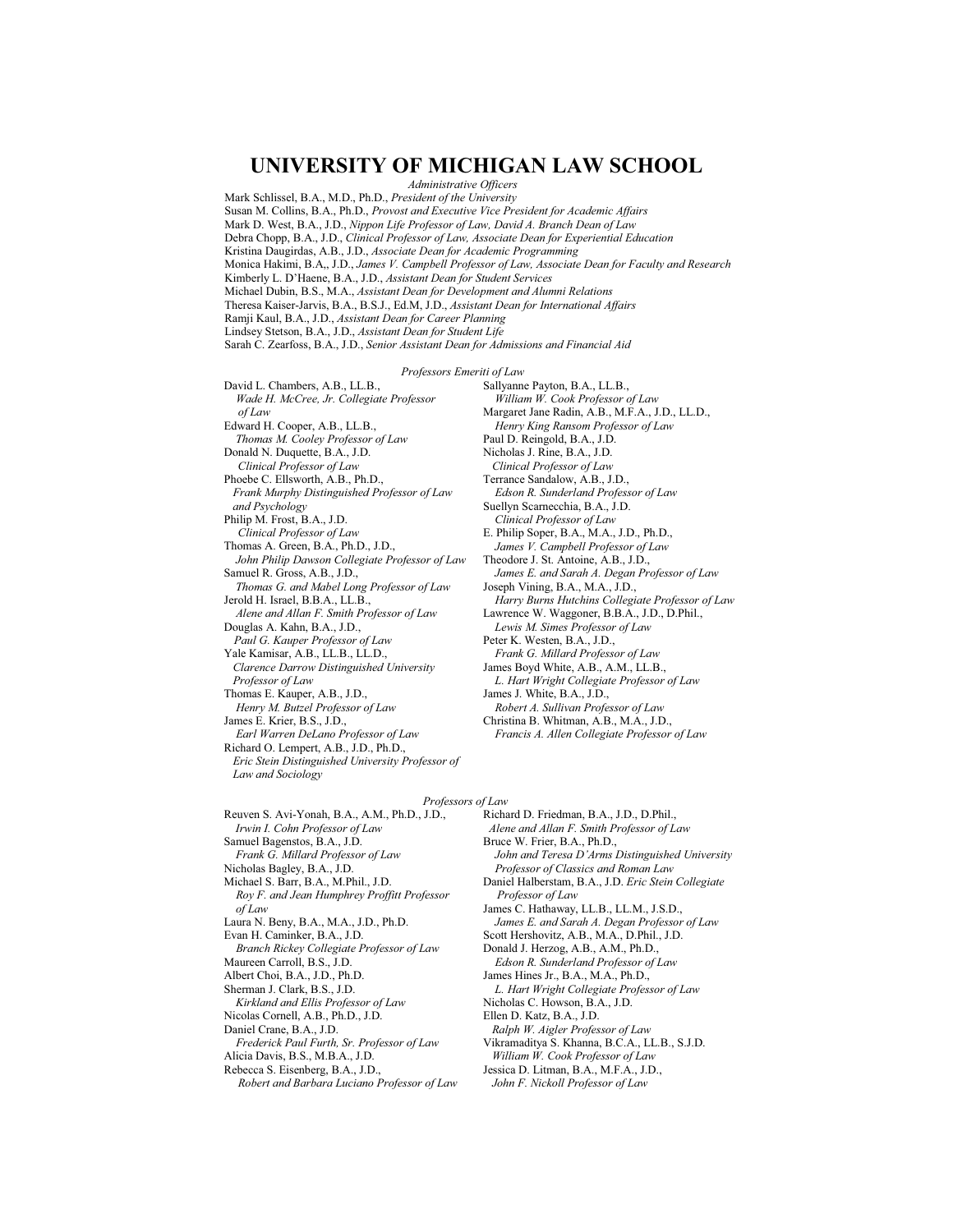Kyle D. Logue, B.A., J.D., Wade H. and Dores M. McCree Collegiate Professor of Law Catharine A. MacKinnon, B.A., J.D., Ph.D., Elizabeth A. Long Professor of Law Nina A. Mendelson, A.B., J.D. Joseph L. Sax Collegiate Professor of Law Gabriel Mendlow, A.B., Ph.D., J.D. William I. Miller, B.A., Ph.D., J.D., Thomas G. Long Professor of Law Julian Davis Mortenson, A.B., J.D. William Novak, B.A., M.A., Ph.D. Charles F. and Edith J. Clyne Professor of Law John A.E. Pottow, A.B., J.D. John Philip Dawson Collegiate Professor of Law James J. Prescott, B.A., J.D., Ph.D. W. Nicholson Price, II, A.B., J.D., Ph.D. Eve Brensike Primus, B.A., J.D. Richard A. Primus, A.B., D.Phil., J.D. Theodore J. St. Antoine Collegiate Professor of  $Law$ 

Adam C. Pritchard, B.A., M.P.P., J.D. Frances and George Skestos Professor of Law Steven R. Ratner, A.B., M.A., J.D., Bruno Simma Collegiate Professor of Law Gabriel Rauterberg, B.S., J.D. Donald H. Regan, A.B., LL.B., B.Phil., Ph.D., William W. Bishop, Jr. Collegiate Professor of Law Mathias W. Reimann, Dr.Iur., LL.M., Hessel E. Yntema Professor of Law Veronica Santarosa, LL.B., B.A., M.A., LL.M., Ph.D Margo Schlanger, B.A., J.D. Henry M. Butzel Professor of Law Carl E. Schneider, A.B., J.D., Chauncey Stillman Professorship for Ethics, Morality, and the Practice of Law Rebecca J. Scott, A.B., M.Phil., Ph.D., Charles Gibson Distinguished University Professor of History Gil Seinfeld, A.B., J.D., Robert A. Sullivan Professor of Law

Bruno Simma, Doctorate of Law

#### Assistant Professors of Law

Edward Fox, B.A., J.D., Ph.D. Daniel Fryer, B.S., M.A., J.D., Ph.D., ABD Leah Litman, A.B., J.D.

Emily Prifogle, B.A., M.Sc., J.D., M.A., Ph.D. Roseanna Sommera, B.A., J.D., Ph.D.

#### Clinical Professors of Law

Nicole Appleberry, A.B., J.D., LL.M. Edward R. Becker, B.A., J.D. Howard Bromberg, B.A., J.D., J.S.M. Bridgette Carr, B.A., J.D. Margaret Hannon, B.A., J.D. Joshua Kay, B.A., M.A., Ph.D., J.D. David A. Moran, B.S., B.A., M.A., M.S., J.D. Mark K. Osbeck, A.B., M.A., J.D.

Timothy Pinto, B.A., J.D. Vivek Sankaran, B.A., J.D. David Santacroce, B.A., J.D., LL.M. Kimberly A. Thomas, B.S., J.D. Dana Thompson, B.S., J.D. Frank E. Vandervort, B.A., J.D. Nancy Vettorello, B.A., M.U.P., J.D. Beth H. Wilensky, B.A., J.D.

#### Clinical Assistant Professors of Law

Matthew Andres, B.A., J.D. Patrick Barry, B.A., J.D., Ph.D. Elizabeth Campbell, B.A., J.D. Mira Edmonds, B.A., J.D. David Guenther, B.A., M.A., J.D. Kerry Kornblatt, B.A., J.D.

Jessica Lefort, B.A., J.D. Tifani Sadek, B.S., J.D. Oday Salim, B.A., J.D., LL.M. Amy Sankaran, B.A., J.D. Imran Syed, A.B., J.D.

#### Professors from Practice

J. Phillip Adams, B.A., J.D., LL.M Luis C.deBaca, B.A., J.D. Timothy L. Dickinson, B.A., J.D., LL.M. Jennifer Haverkamp. B.A., M.A., J.D. Robert Hirshon, B.A., J.D. Frank G. Millard Professor from Practice Barbara McQuade, B.A., J.D. Leonard Niehoff, A.B., J.D. Susan Page, A.B., J.D. Michael Steinberg, B.A., J.D. David Uhlmann, B.A., J.D., Jeffrey F. Liss Professor from Practice

L. Bates Lea Global Professors of Law

Susanne Baer, LL.M. Paul Brand, B.A., M.A., D.Phil Christine Chinkin, LL.B., LL.M., Ph.D. John G. H. Hudson, M.A., D.Phil

Caroline Humfress, B.A., M.A., Ph.D. Haw-Jin Kim, B.S., Dr. Jur., LL.M. J. Christopher McCrudden, LL.B., LL.M., D.Phil Anne Peters, LL.M.